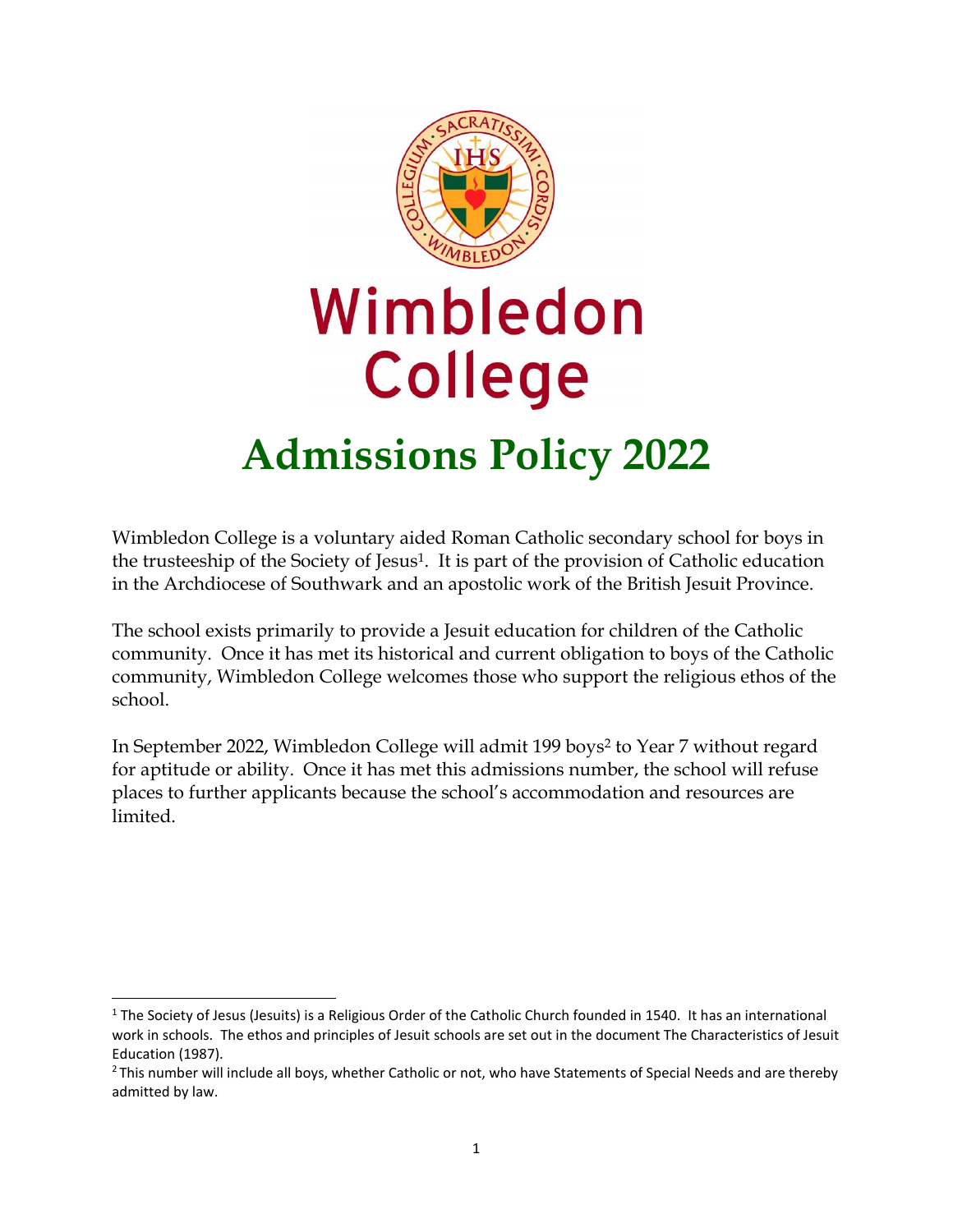## **Oversubscription Criteria**

If the number of applicants exceeds the number of available places, the governors will admit boys in the following order:

- 1. Catholic boys who are looked after children or looked after children in the care of Catholic families or who were previously looked after children [see the section – Looked after Children – below]
- 2. Catholic boys, who have special circumstances which, in the judgement of the governors on the evidence submitted to them, make Wimbledon College particularly suitable for the boy.
- 3. Catholic boys who attend Mass every Sunday and Holyday.
- 4. Catholic boys who attend Mass less frequently than every Sunday and Holyday.
- 5. Catholic boys who do not attend Mass.
- 6. Boys enrolled in the catechumenate. Evidence of enrolment in the catechumenate will be required.
- 7. Other boys who are looked after children or previously looked after children. [see the section – Looked after Children – below]
- 8. Boys who are members of Eastern Orthodox Churches. Evidence of Baptism will be required.
- 9. Boys of families who are members of other Christian denominations that are part of Churches Together in England. Evidence of Baptism (or dedication) provided by a priest or minister of a designated place of worship will be required.
- 10. Boys who are members of other faiths. Evidence of membership of the faith provided by a priest, minister or religious leader of a designated place of worship will be required.
- 11. Other boys.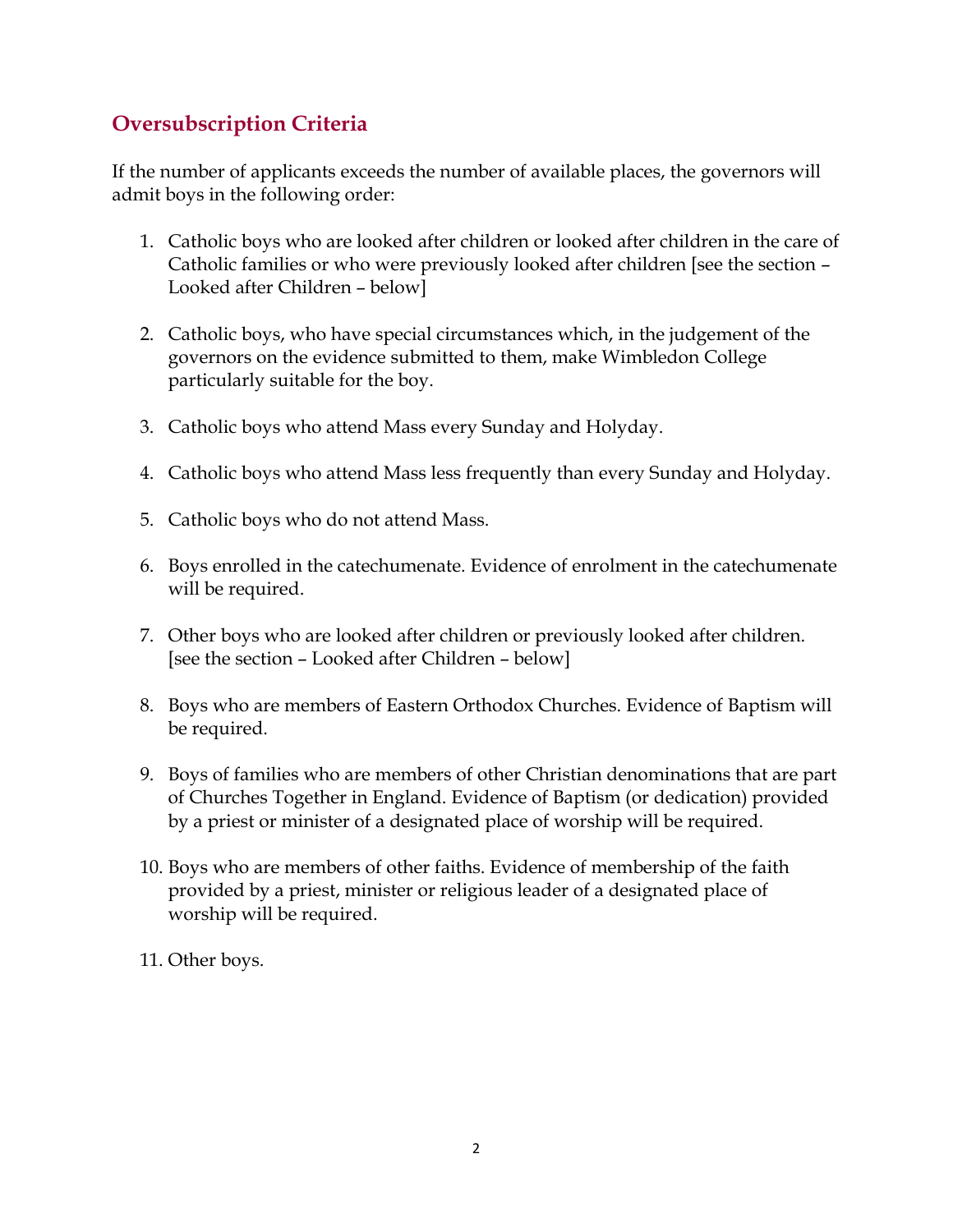### **Tiebreaker Criteria**

If the number of applicants in any one category exceeds the number of places available, priority will be given to boys in the following order:

- i. Boys who will have a brother<sup>3</sup> at Wimbledon College or a sister at the Ursuline High School, Wimbledon in September 2022.
- ii. Boys whose parent is a member of staff, where the member of staff has been employed at the school for two or more years at the time at which the application for admission to the school is made and/or the member of staff is recruited to fill a vacant post for which there is a demonstrable skill shortage.
- iii. In order of distance<sup>4</sup> from the boy's home to Wimbledon College.

Where distance is the determining factor, and there are boys who live equidistant from the school an independent body will be engaged to draw lots to determine the rank order.

#### **Parental Preference**

 $\overline{a}$ 

Wimbledon College will consider every application for a place in accordance with the admissions criteria described in this document. Admissions decisions are made by the Governing Body.

## **Catholic Identity and Religious Practice**

Catholic means being a baptised member of the Latin Rite (Roman Catholic) Church or of an Oriental Rite Catholic Church in communion with the Holy See5.

<sup>&</sup>lt;sup>3</sup> Brothers include blood siblings, adopted children and siblings by marriage (step-brothers) who reside at the same address.

<sup>&</sup>lt;sup>4</sup> Distance will be measured by the Local Authority in a straight line from the boy's home to the front gate of the school. The child's address should be that of the child's permanent residence. You may not give the address of a relative or carer unless they have legal custody of the child. If parents are separated and share custody of the child, the address given should be that of the parent with whom the child spends most of the school week, which will normally be the address of the parent to whom Child Benefit is payable. This address must be used on the Supplementary Information Form.

<sup>5</sup> The Oriental Rite Catholic Churches in communion with the Holy See are the Maronite and Italo-Albanian Catholic Churches; the Chaldean and Syro-Malabar Catholic Churches; the Armenian, Coptic, Ethiopian, Syrian and Syro-Malankara Catholic Churches; the Melkite, Ukranian, Ruthenian and Romanian Catholic Churches; the Greek Catholic Church, the Byzantine Catholics in former Yugoslavia, the Bulgarian, Slovak and Hungarian Catholic Churches and the Eastern Catholic Communities (Russian, Belarusian, Georgian and Albanian) without hierarchies.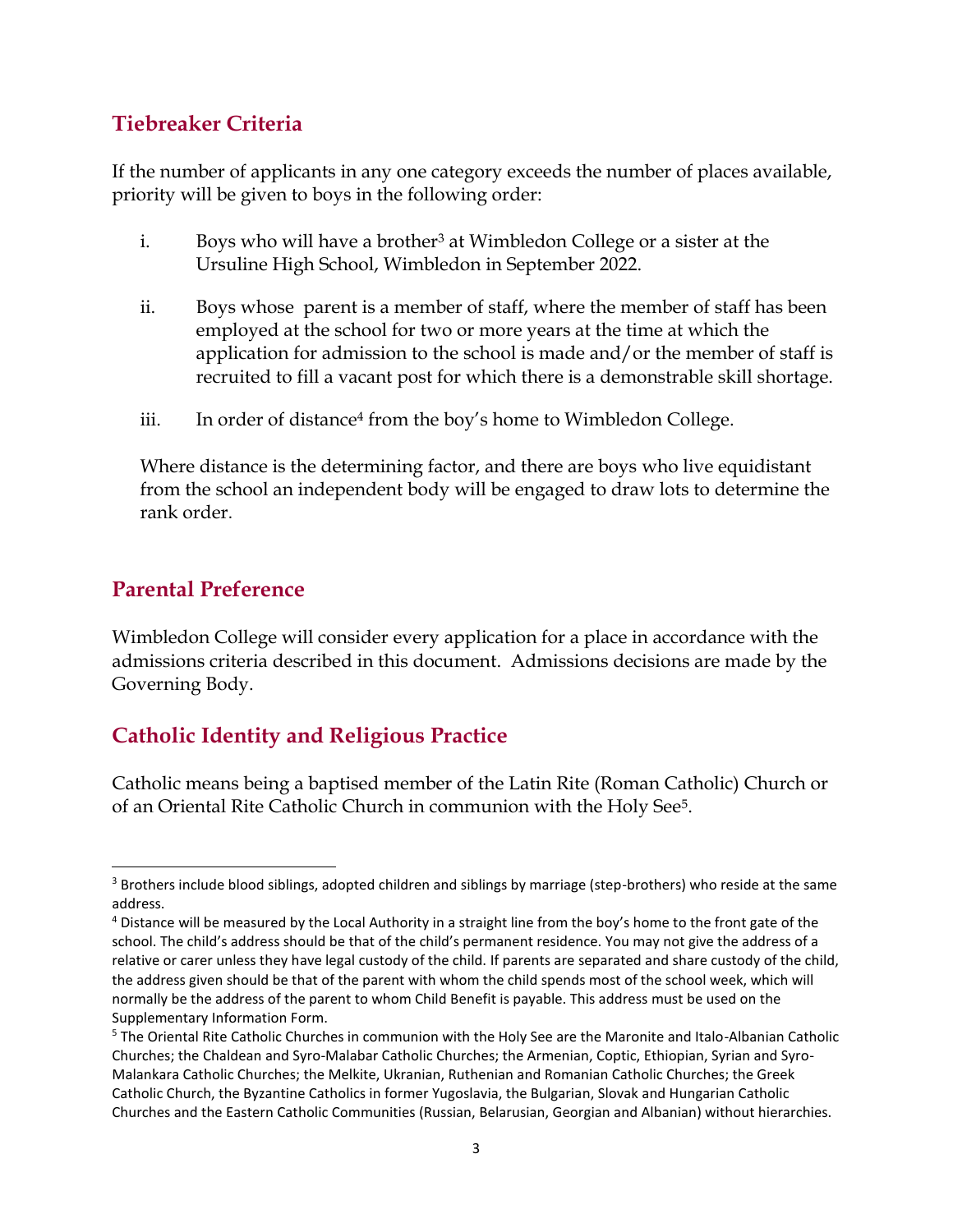Catholic practice means attending liturgy<sup>6</sup> on each Sunday<sup>7</sup> and Holyday.

Parents wishing to be considered under the criteria of Catholic identity and practice need to complete the Wimbledon College Supplementary Information Form in addition to the Common Application Form for their Local Authority. The Supplementary Information Form enables the school to confirm religious practice by seeking a reference from a priest of the place where the boy regularly worships. [Parents should state if the boy worships regularly at more than one place of worship]. If there is a valid reason why a boy has not attended Mass each Sunday and Holyday, the parent may explain the circumstances on the Supplementary Information Form and this will be considered by the governors. A baptismal certificate is also required.

## **Special Circumstances**

Special circumstances include educational, medical, social and compassionate reasons why the application of one boy should be given precedence over others.

The application will need to demonstrate why a place **specifically** at Wimbledon College is in the child's best interests.

Other circumstances which may merit special consideration include the children of Crown servants, diplomats or armed forces personnel, those returning or moving to the UK from overseas, refugees and asylum seekers, and other social or family circumstances by which the child is adversely affected.

Each application made under the special circumstances category must include at least one letter from a relevant professional (such as a social worker, doctor, priest, primary school head teacher or educational psychologist) which sets out evidence in support of the application.

The governors will weigh each application on its individual merits, considering all and only the evidence submitted to them, also taking into consideration the ability of the school to meet individual needs and the overall balance of the school population. On the basis of the case presented to them, the governors will decide whether or not an application is eligible for admission under special circumstances.

<sup>&</sup>lt;sup>6</sup> The Catholic Church regards the liturgy as "the summit and the source of all worship and Christian life" (canon 897) and requires Catholics to "take an active part in the celebration of … the Mass" (canon 898). For this reason, "on Sundays and other Holydays of obligation, the faithful are obliged to assist at Mass" (canon 1247) unless it is impossible to do so "for some … grave reason." (canon 1248).

<sup>7</sup> Mass attendance on Sundays and Holydays includes the vigil Mass on the evening before the Sunday or Holyday.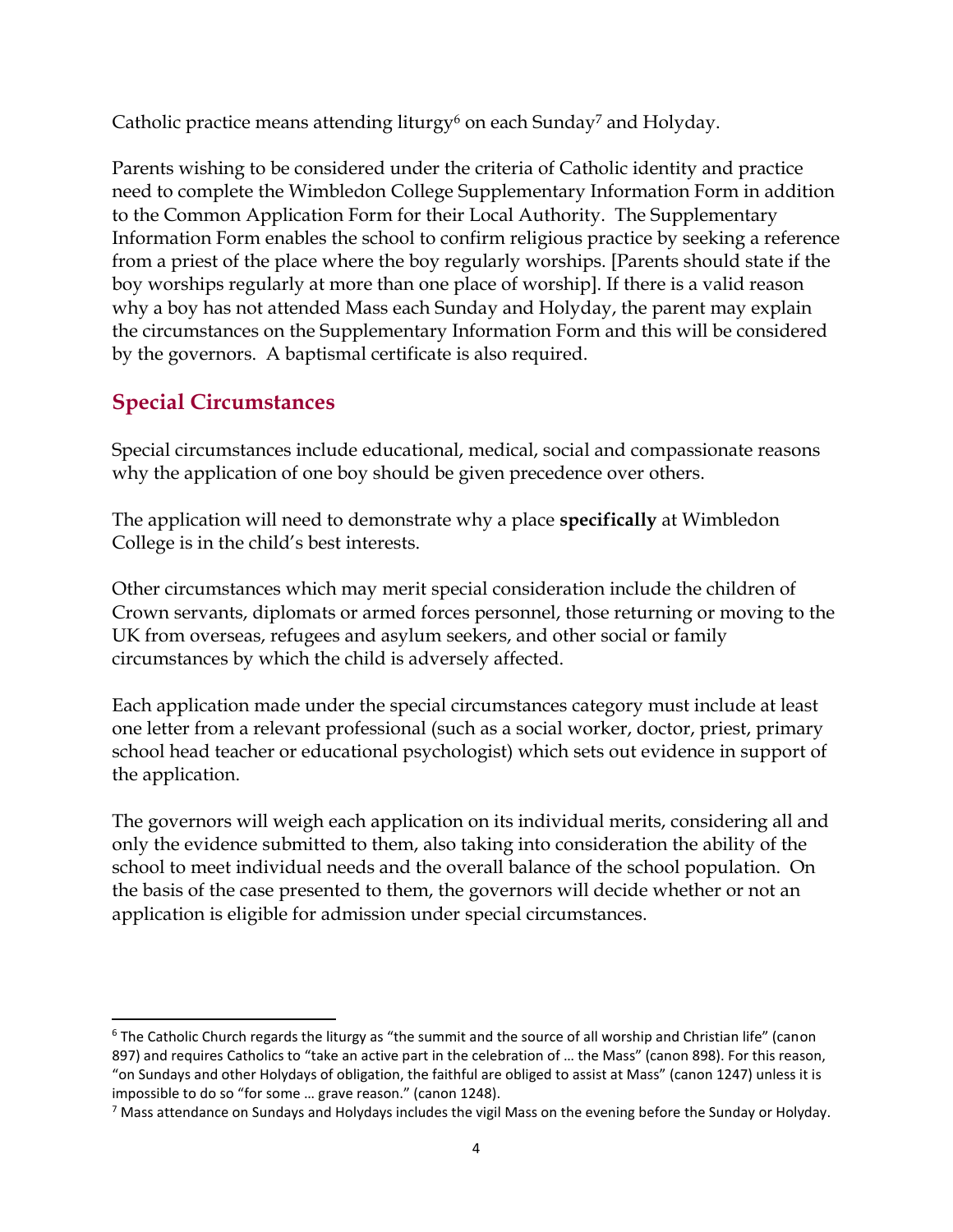#### **Boys with Statements of Special Needs**

The law requires the school to admit boys whose additional needs can be met by Wimbledon College and who have a Statement of Special Needs specifying Wimbledon College as the parents' preferred school.

#### **Looked after children**

The law requires the school to give priority to the admission of boys who are looked after children or who were previously looked after children.

*A looked after child is a child who is (a) in the care of a local authority, or (b) being provided with accommodation by a local authority in the exercise of their social services functions (see the definition in section 22(1) of the Children Act 1989)*

*A previously looked after child is a child who was adopted (or subject to a child arrangements order or special guardianship order) immediately following having been looked after and those children who appear (to the admissions authority) to have been in state care outside of England and ceased to be in state care as a result of being adopted.*

Catholic boys who are looked after children are given first priority and non-Catholic boys who are looked after children are admitted after places have been offered to Catholics boys but before other boys.

## **Applications for Year 7**

Boys transferring from Y6 at primary school to Y7 at secondary school must do so through the London-wide co-ordinated admissions scheme. All applicants must submit the Common Application Form to the boy's Local Authority as well as submitting the Wimbledon College Supplementary Information Form directly to Wimbledon College.

The deadline for both forms is 31st October 2021.

Boys already in Y7 at secondary school who wish to transfer to Y7 at Wimbledon College do so by following the procedure set out below for Y8-11.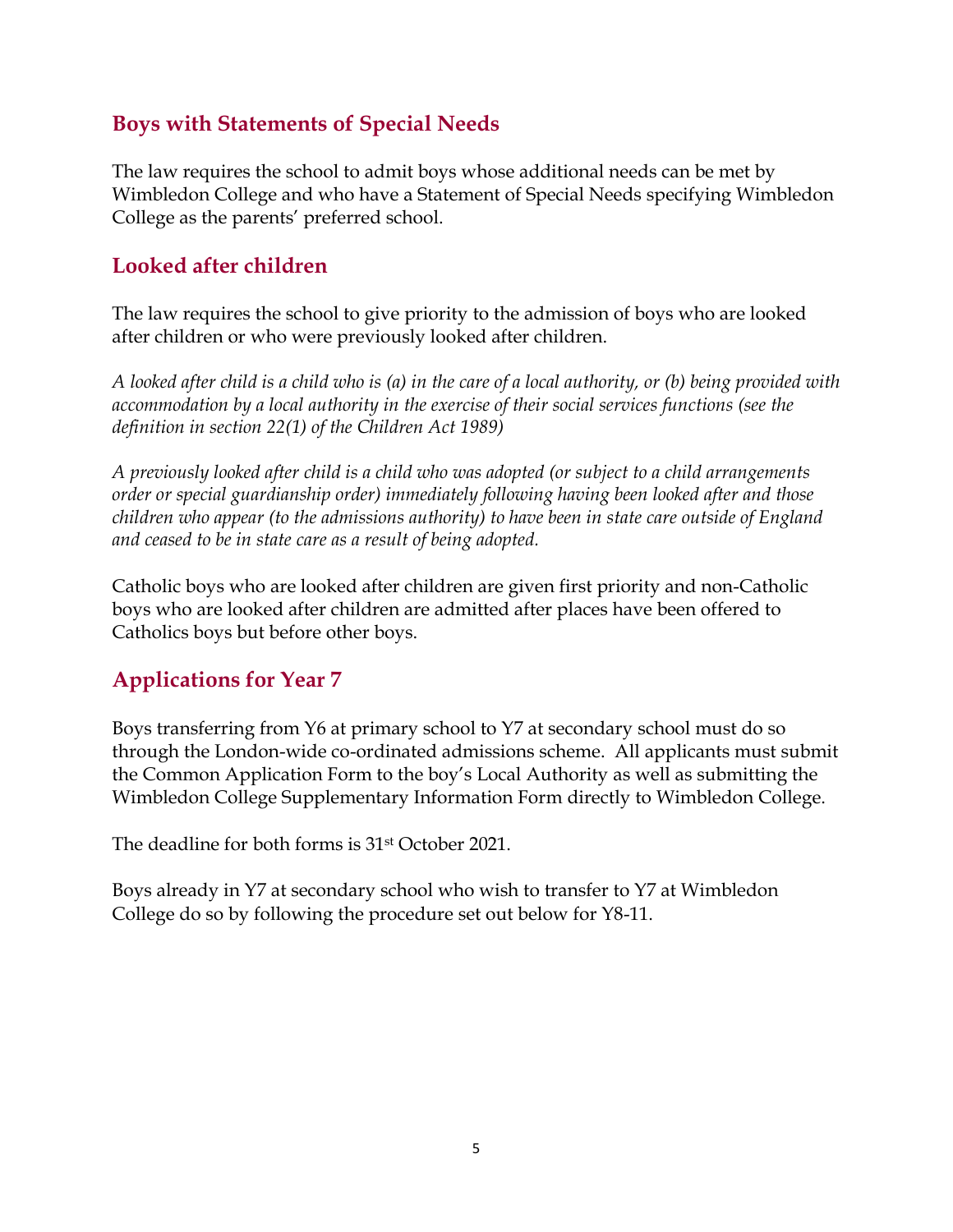## **Applications for Years 8 to 11 (In-Year Admissions)**

Boys wishing to apply for a place in Y8-11 at Wimbledon College, or who are already in Y7 at a secondary school, should do so by contacting the school's Admissions Officer to enquire about potential vacancies and the application process, including completing the Wimbledon College Supplementary Information Form. You should also contact Merton Admissions by visiting [www.merton.gov.uk/admissions.](http://www.merton.gov.uk/admissions) This may be done at any time. If a place is available it will be given at the earliest opportunity. If the year group is full, a place will not be offered because the school's accommodation and resources are limited. Applications will be ranked according to the admissions criteria above. Parents have the right of independent appeal if a place is refused. Parents may also ask for their son to be placed on the waiting list.

## **Applications to the Sixth Form**

*Please refer to our separate Admissions policy for entry into our Sixth Form*

## **The Waiting List**

Wimbledon College has a waiting list of boys who have not been offered a place but whose parents express the wish for them to take up a place should one become available. Applicants are ranked in the same order as the admissions criteria above. Parents are told what place their son has on the waiting list.

The waiting list for Y6 to Y7 transfers is operated by the London Borough of Merton on behalf of the school as part of the London-wide co-ordinated admissions system until the beginning of September. Thereafter, Wimbledon College operates the waiting list.

Parents who wish their child's name to be included on the Y7 waiting list after September must inform the school in writing or by email during the month of September. The waiting list is maintained for one school term. Parents wishing their son's name to remain on the waiting list after that time must inform the school in writing or by email before the beginning of each school term.

Boys who are placed at Wimbledon College under the statutory Local Authority fair access protocol ("hard to place pupils") will take precedence over boys already on the waiting list.

Boys (including new and late applications) are ranked on the waiting lists according to the admissions criteria. This means that a boy's place on the waiting list may go down as well as up.